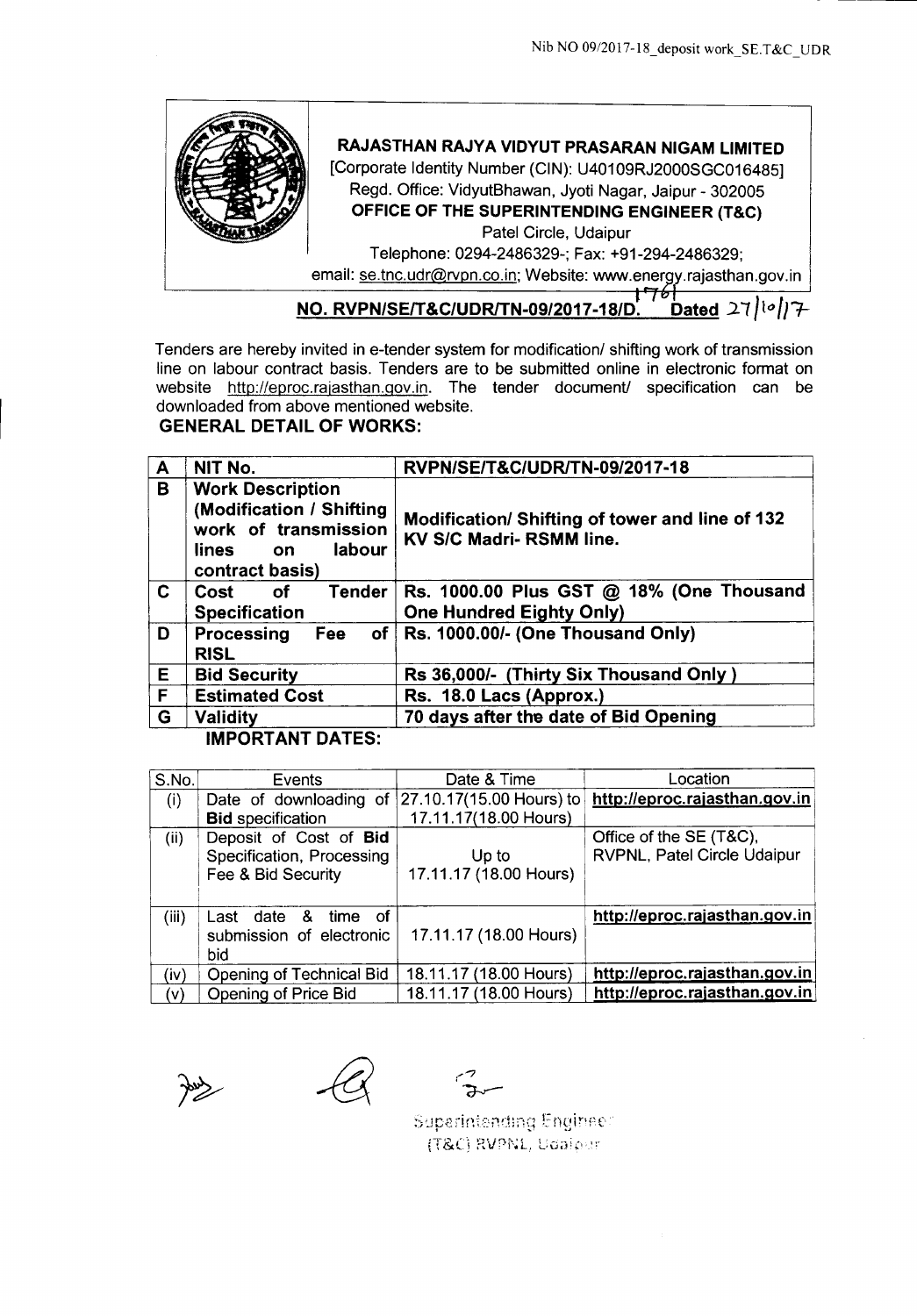## NOTE:

1. The bidders are requested to submit their bids prior to last date of submission to avoid Non-submission of their bids up to prescribed date due to non-availability of *I* hanging of website at last moments. The date of submission of bids will not be extended if system is hung up in last hours or congestion.

2. Furnishing of Bid Security / Exemption certificate is essential otherwise the electronic bid will not be opened.

3. (i) The bidder will have to deposit prescribed cost of Bid specification by DD/Banker's cheque of schedule Bank payable at Udaipur in favour of Accounts Officer (T&C), RVPN Ltd., Udaipur up to stipulated date & time in the office of the S.E (T&C), RVPN, Udaipur.

(ii) The bidder will have to deposit prescribed Bid Security by DD/Banker's Cheque of schedule Bank payable at Udaipur in favour of Accounts Officer (T&C), RVPN Ltd., Udaipur up to stipulated date & time in the office of the S.E (T&C), RVPN, Udaipur.

(iii) The bidder will have to submit prescribed processing fee by DD/Banker's Cheque of schedule Bank in favour of M.D, RISL payable at Jaipur) up to stipulated date & time in the office of the SE(T&C),RVPNL, Udaipur.

4. Bid security is to be furnished also by the Vendors registered with the NIGAM.

5. The Central and State Govt. undertaking/Corporations and companies are exempted from furnishing of bid security. However, they have to upload copy of certificate/documentary evidence in support of their being Govt. undertaking, with their bid.

6. Offers of bids without relevant documents with respect to qualifying requirements shall not be considered.

7. Technical and Commercial deviations, if any, shall only be mentioned in Schedule-VIII Section IV 'Departure from the Specification' attached with this specification. Mentioning of such deviations elsewhere in the offer will not be considered as deviation. The printed terms and conditions of firms, if any, attached with the tender will not be

considered. RVPN shall have right to accept or reject these deviations. 8. Offers of bids without Schedule-I to X and without relevant documents with respect to

qualifying requirements shall not be considered.

9. Any cutting / over writing in the figures of tendered documents should also be clarified / indicated in words duly signed.

10. The bidders are required to furnish the clarification/confirmation/ documents sought subsequent to opening of bid within specified time failing which, the case shall be finalized/decided on the basis of available information. The responsibility of being ignored on account of delay in furnishing of desired information/documents shall be of the bidder.

11. The Bid documents can be downloaded from web site http://eproc.rajasthan.gov.in. Details of this Bid notification and pre-qualification criteria can also be seen in NIT exhibited on website www. rvpn.co.in and http://sppp.raj.nic.in. Bids are to be submitted online in electronic format only on website http://eproc.rajasthan.gov.in.

12. The bidders who are interested in bidding can download Bid documents from http://eproc.rajasthan.gov.in up to the stipulated date & time.

13. Bidders who wish to participate in this Bid will have to register on http://eproc.rajasthan.gov.in (bidders registered on eproc.rajasthan.gov.in before 30.09.2011 need to register again). To participate in online Bids, bidders will have to procure Digital Signature Certificate (Type-II or Type-III) as per Information Technology Act-2000 by using which they can sign their electronic bids. Bidders can procure the same from any CCA approved certifying agency i.e TCS, Safecrypt, Ncode etc. or they may contact e-Procurement Cell, Department of IT & C, Government of Rajasthan for future assistance. Bidders who already have a valid Digital Certificate need not to procure a new Digital Certificate.

Contact No. 0141 - 4022688 (Help desk 10.00 AM to 6.00 PM on all working days) e-mail eproc@rajasthan.gov.in

Address: e-Procurement Cell, RISL, Yojana Bhawan, Tilak Marg, C-Scheme, Jaipur 14. Bidder shall submit their offer online in electronic formats both for technical and financial proposals. However, cost of specification and Bid Security in the office of Accounts Officer (T&C), RVPN, Udaipur and Processing Fee with S.E (T&C), RVPN,

 $*$   $+$   $+$   $-$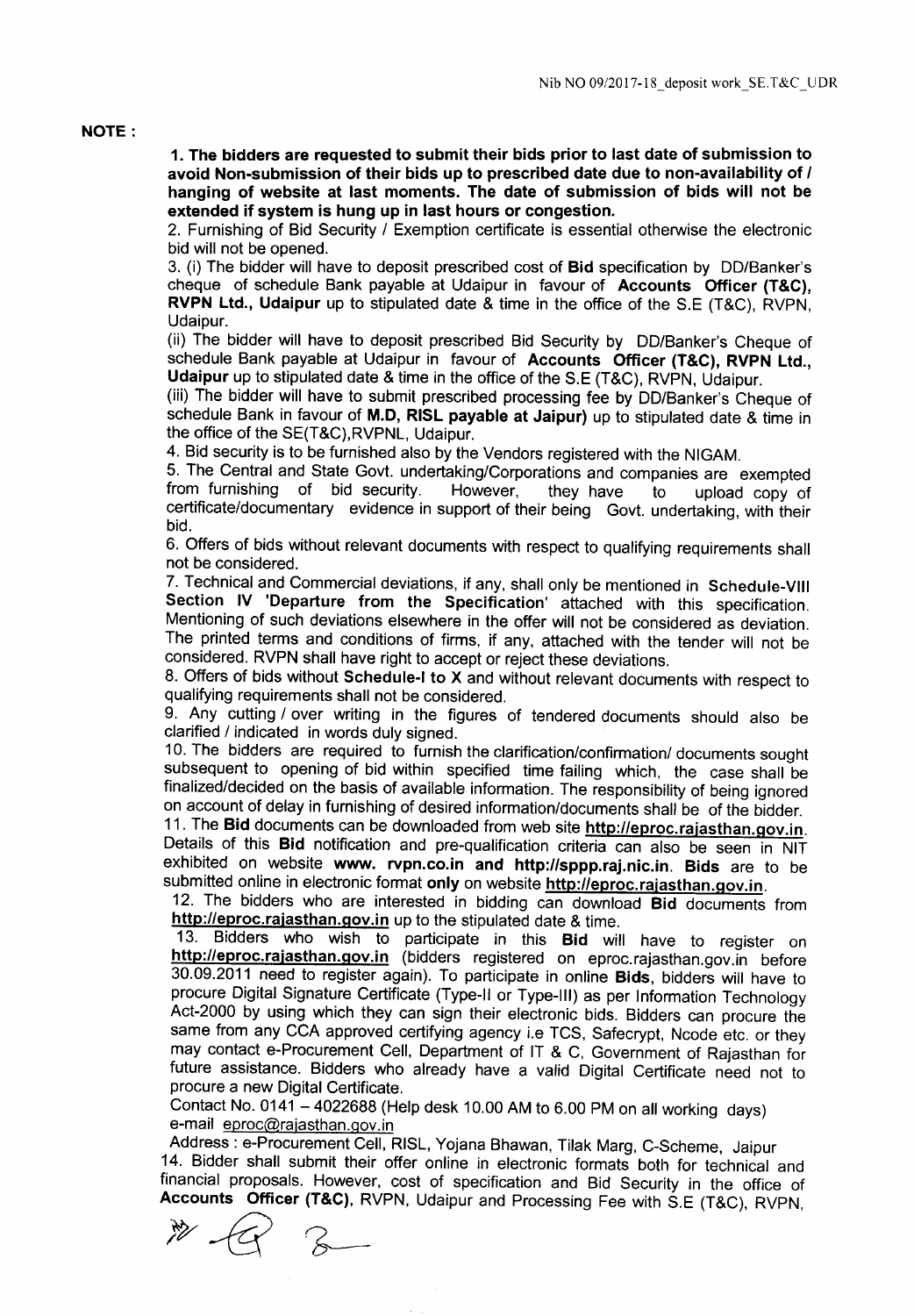Udaipur should be submitted physically at Patel circle, Udaipur Office, up to stipulated date & time. The Bidders shall upload scanned copies of receipts / acknowledgement of above fee documents along with their online bid.

15. Before electronically submitting the Bids, it should be ensured that all the papers including conditions of contract are digitally signed by the Bidder.

16. Bidders are also advised to refer "Bidders Manual" available under "Downloads" section for further details about the e-Bidding process.

17. The tenders are being invited by Superintending Engineer[T&C] Rajasthan Rajya Vidyut Prasaran Nigam Limited having office at Patel Circle Udaipur [Rajasthan] E-mail id is se.tcc7@rvpn.co.in and contact no. is 9413393714, Sh. D.P.Jaroliya, TA to SE[T&C] RVPN Udaipur.

18. The procurement process shall be governed by RTPP Act 2012 and RTPP Rules 2013.

19. The construction work is to be done as per RVPN BSR-2015 effective from 01.04.2015 for which Bill of Quantity (BOQ) shall be provided with Bid specification.

20. The work is to be completed within 6 Months of placement of order (one month time for mobilization of resources in addition to the above mentioned completion Time).

21. Qualifying Requirement: Only those firms who have completed construction of work of minimum 1.5 Km. line of 132KV & above voltage level in last two years with experience in execution of modification work of EHV line at minimum 02 Nos of 132KV & above voltage level.

22. The Purchaser does not bind himself to accept the lowest or any Bid or any part of the Bid and shall not assign any reason(s) for the rejection of any Bid or a part thereof.

23. The bidder will have to quote the FIRM prices inclusive of all taxes and duties and other related cost.

24. The online tenders will have to be digitally signed and submitted in time specified on http://eproc.rajasthan.gov.in in the following manner:-

## ONLINE SUBMISSION:

The tenderer have to submit their bid in 3 covers comprises of

(a) Cover 1 (.pdf) : FEE (scanned copies)

(i) Proof of depositing cost of tender specification i.e. the receipt issued by the Accounts Officer (T&C), RVPN Ltd., Udaipur on account of depositing the cost of tender specification through DO/Banker's Cheque payable in favour of Accounts Officer (T&C), RVPN Ltd., Udaipur

(ii) Proof of submitting Processing Fee i.e, the acknowledgement issued by the Executive Engineer (TA to SE T&C) Udaipur on account of depositing the processing fee through DO/Banker's Cheque in favor of M.D, RISL payable at Jaipur.

(iii) (a) Proof of depositing bid security i.e the receipt acknowledgement issued by the Accounts Officer (T&C), RVPN Ltd., Udaipur on account of depositing bid security through DO/Banker's Cheque payable in favor of Accounts Officer (T&C), RVPN Ltd., Udaipur or bank guarantee in prescribed format.

(b) Bid security is to be furnished also by the Vendors registered with the NIGAM.

(c) The Central and State Govt. undertaking/Corporations and companies are also exempted from furnishing of bid security. However, they have to upload copy of certificate/documentary evidence in support of their being Govt. undertaking, with their bid.

(b) Cover 2 (.pdf) :TECHNO COMMERCIAL BID (scanned copies)

(T&C) RVPNL, Udaiper

The technical information has to be prepared very carefully since it will be the basis for the pre-qualification of bidders. Only relevant and to the point information should be indicated. Tenderers should neither supply information not requested in the specification nor make any comments. Failure to provide any required information, may lead to the rejection of the offer. Tenderer must read Section-I, Section-II, Section-II(A), Section-III & Appendix of specification very carefully before signing on it. Similarly, Schedules-II to X of Section-IV, Documents in support of qualifying requirement & Bar-chart etc. must be signed digitally on each & every page by the authorized representative of the firm after filling requisite information/details, desired in the specification & PQR (Pre Qualifying Requirement).

## (c) Cover 3 (.xls) : FINANCE: PRICE BID

This cover consists of price schedules (BOQ) for erection, testing and commissioning of Modification/ Shifting of tower and line of 132 KV S/C Madri - RSMM line. The

y Compared to Superintending Engineer